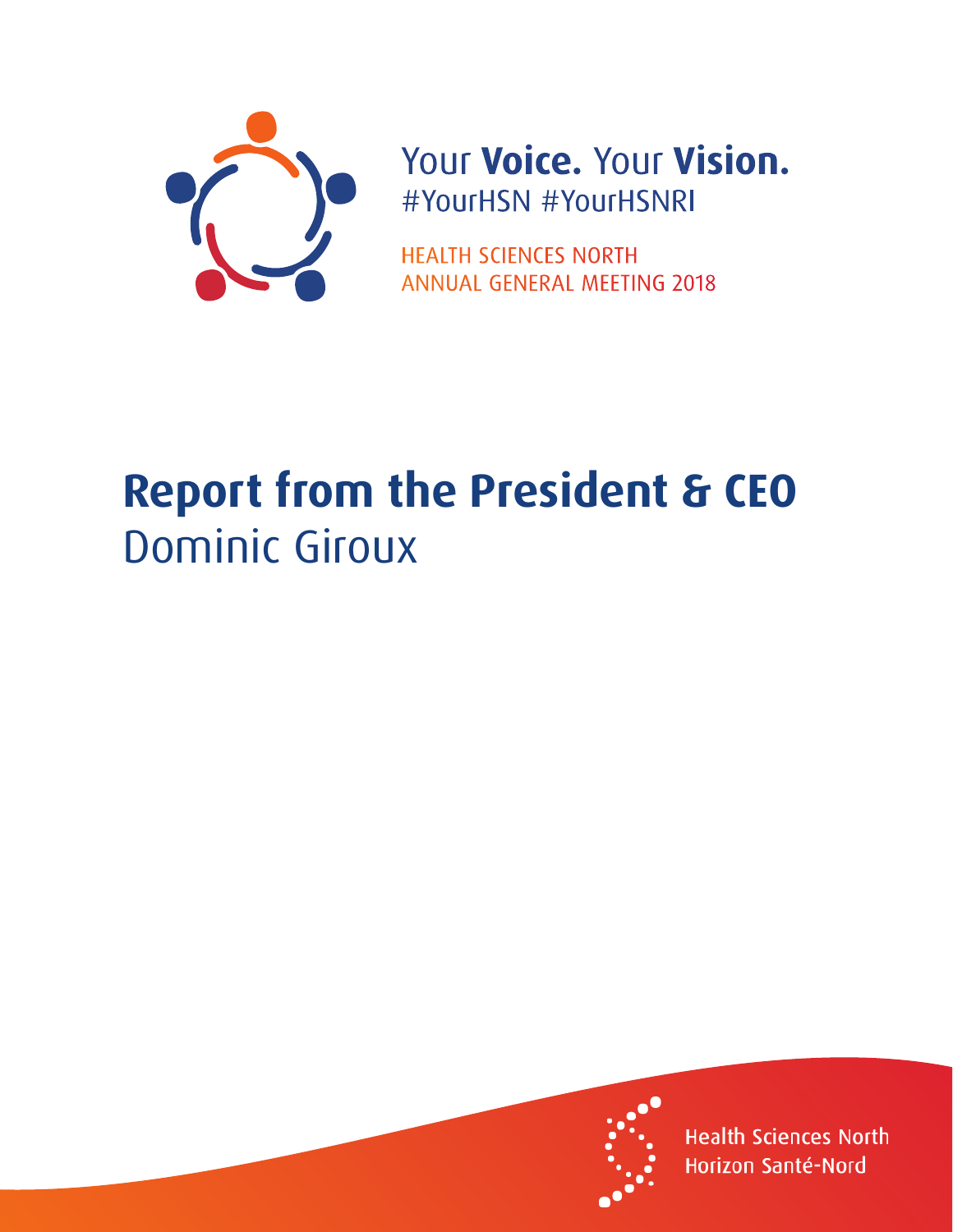## **Report of the President and CEO Dominic Giroux AGM - June 21, 2018**

Hello, bonjour, Boozhoo, Aanii, Kwe Kwe.

This is my first report to you as President and CEO of HSN and HSNRI. The theme for this year's AGM is *Your Voice, Your Vision*.

That theme has been guiding me since my arrival as President and CEO. When I joined in October, I knew I needed to first hear from staff and physicians, who are the experts in health care delivery, to find out what was happening at HSN, and how they thought we could make things better.

Between the announcement of my appointment in April 2017 and the beginning of my term in October 2017, I had already reached out individually to the 24 other hospital CEOs in Northeastern Ontario and sat down with approximately 60 external stakeholders.

As of October, I spent the first 100 days listening to what my new colleagues had to say about what HSN excelled at, and about opportunities for improvement.

I took part in over 330 unit huddles and department meetings. My questions were systematic. What should I know about HSN? What are you proud of? What would you like to brag about? What's on your mind? The most popular question was: if you had a magic wand, what would you do? What have you seen other CEOs do well that you think I should be doing? What have you seen other CEOs do not so well – without giving names? What should vice-presidents stop doing, start doing or continue doing.

I also chatted with staff, volunteers, patients and their families while doing my rounds on the floors, while in line at Tim Horton's or often walking to my car at the end of the day.

Internally, I heard tremendous pride in the work of colleagues, in the quality of care we provide and in the evolution of HSN in the past decade. Staff told me to "make Lean leaner". They felt that we were increasingly "top heavy" while we were cutting the front-line. They emphasized the need to reinvest in staff professional development and training. They told me that a digital transformation is a must, and that such a transformation needs to be clinically-led.

Externally, I heard that either our reputation is very good, or if some people had misconceptions before, their view was that our reputation was improving. People told me to listen to patients. They commented that HSN had put a lot of focus on teaching and research these last few years, and they encouraged me to speak more about our performance as to the quality of care. Partners told me that we need a strong voice for the North in health and that HSN needs to provide it. Finally, I was advised to partner more with other health providers, to "walk the talk" and "lead from behind".

In addition to this outreach with external partners and attending those 330 unit huddles and department meetings, my focus in the last six months of the 2017-2018 fiscal year was on these six areas.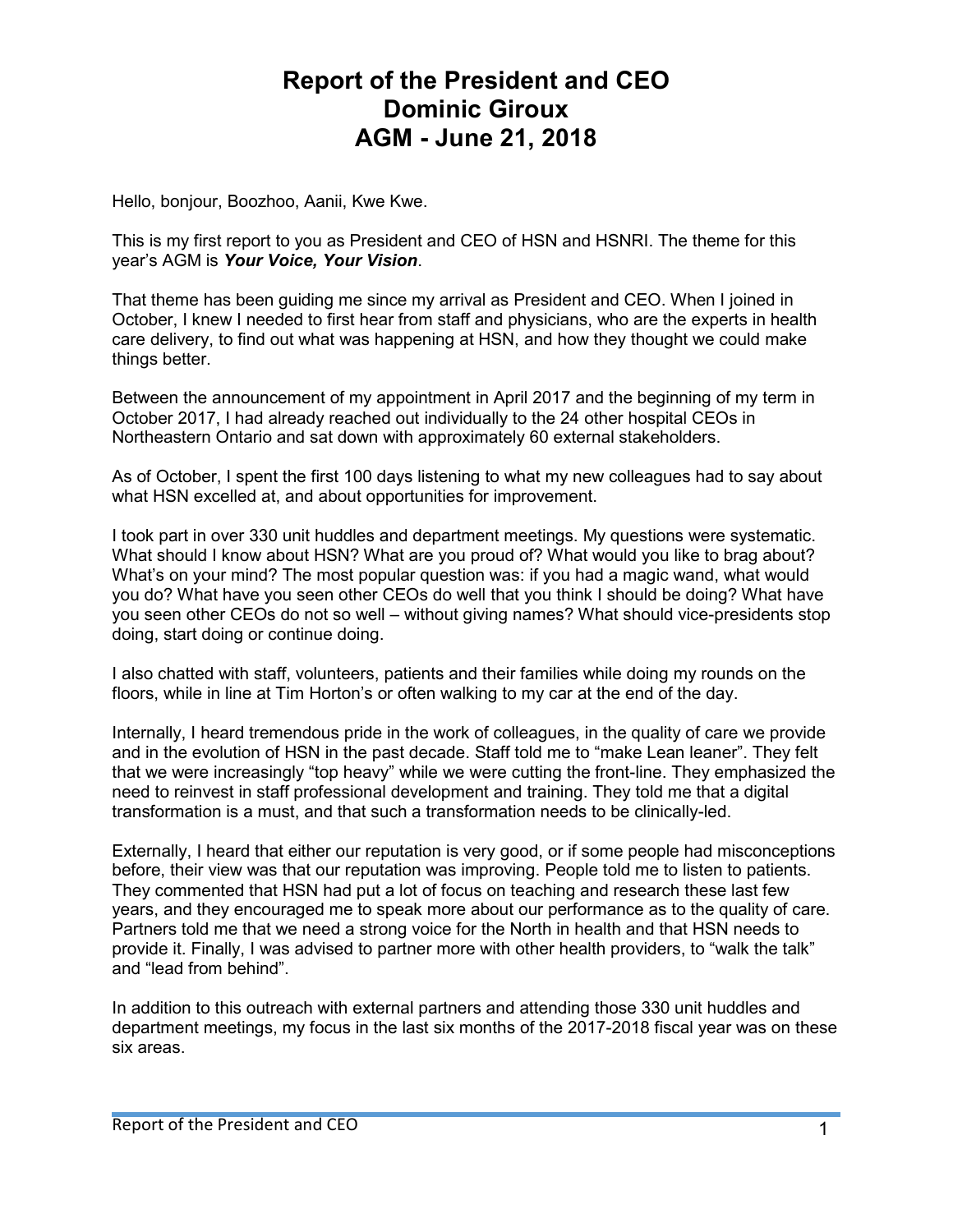- **Number 1:** getting the alignment right between the Boards of HSN and of the Health Sciences North Research Institute and senior management;
- **Number 2:** enhancing the collaborative effort with the North East LHIN, as described by our Chair, to better serve ALC patients;
- **Number 3:** re-introducing an annual budget based on the April to March fiscal year and containing the deficit.
- **Number 4:** advancing our capital projects at the Ministry of Health and Long-Term Care;
- **Number 5:** streamlining senior management by 29% and removing a layer of management between the CEO and most departments so that we be positioned for future success;
- **Number 6:** getting ready for our 2019-2024 strategic plan.

With regards to HSN's financial situation, on my very first day at HSN on October 2<sup>nd</sup>, senior management was reporting a deficit of \$5.3 million for the first five months alone of the fiscal year. Mathematically, we were on track to have a deficit exceeding at least \$12.7 million for a 12-month period. Later tonight, our Treasurer will report that our 2017-2018 deficit was \$11.1 million, including \$2.7 million for one-time restructuring costs following the elimination of 46 management and non-unionized positions since January, which will yield savings permanent savings in 2018-2019 and beyond. Without these one-time costs, our deficit in 2017-2018 would have been \$8.4 million, one third less than what it was on track to be as of March 31, 2018.

From a clinical stand point, I am proud to report that HSN ranked this year in the top 10% of 680 North American hospitals on the National Surgical Quality Improvement Program administered by the American College of Surgeons. This is a commendable outcome for surgical patient care.

HSN has again this year met or surpassed provincial targets for patients visiting our Emergency Department. Provincially, urgent non admitted patients were triaged and out of the Emergency Department within 7 hours. At HSN, the average was 5.7 hours. Non urgent admitted patients also averaged shorter wait times at HSN than the provincial average.

The Northeast Cancer Centre, in partnership with Cancer Care Ontario, was selected as one of three sites in Ontario to launch the Lung Cancer Screening for People at High Risk, the first of its kind in Canada.

We have made significant in-roads in our mental health service delivery model. We want to ensure those struggling with mental illness and addictions are getting the right care, in the right place, at the right time. With the opening of a Rapid Access Addiction (RAAM) Clinic on Pine Street, patients that are generally more difficult to reach can access specialty care in the community. They have an opportunity to take part in early intervention programs and move toward long-term treatment programs.

As the health care leader in the Northeast, HSN continued to provide clinical expertise to remote Indigenous communities to assist with primary and mental health care. HSN's Northern Outreach Program provided this much needed nursing support and patients accessed the care they needed, when and where they needed it most.

A new Chronic Pain Management Clinic has been launched. And for the fourth year in a row, HSN was ranked among Canada's Top 40 Research Hospitals by Research Infosource Inc.

Mary Jane Scott and Nicole Everest already spoke to other important achievements, and Dr. Fenton will do so shortly from a medical standpoint.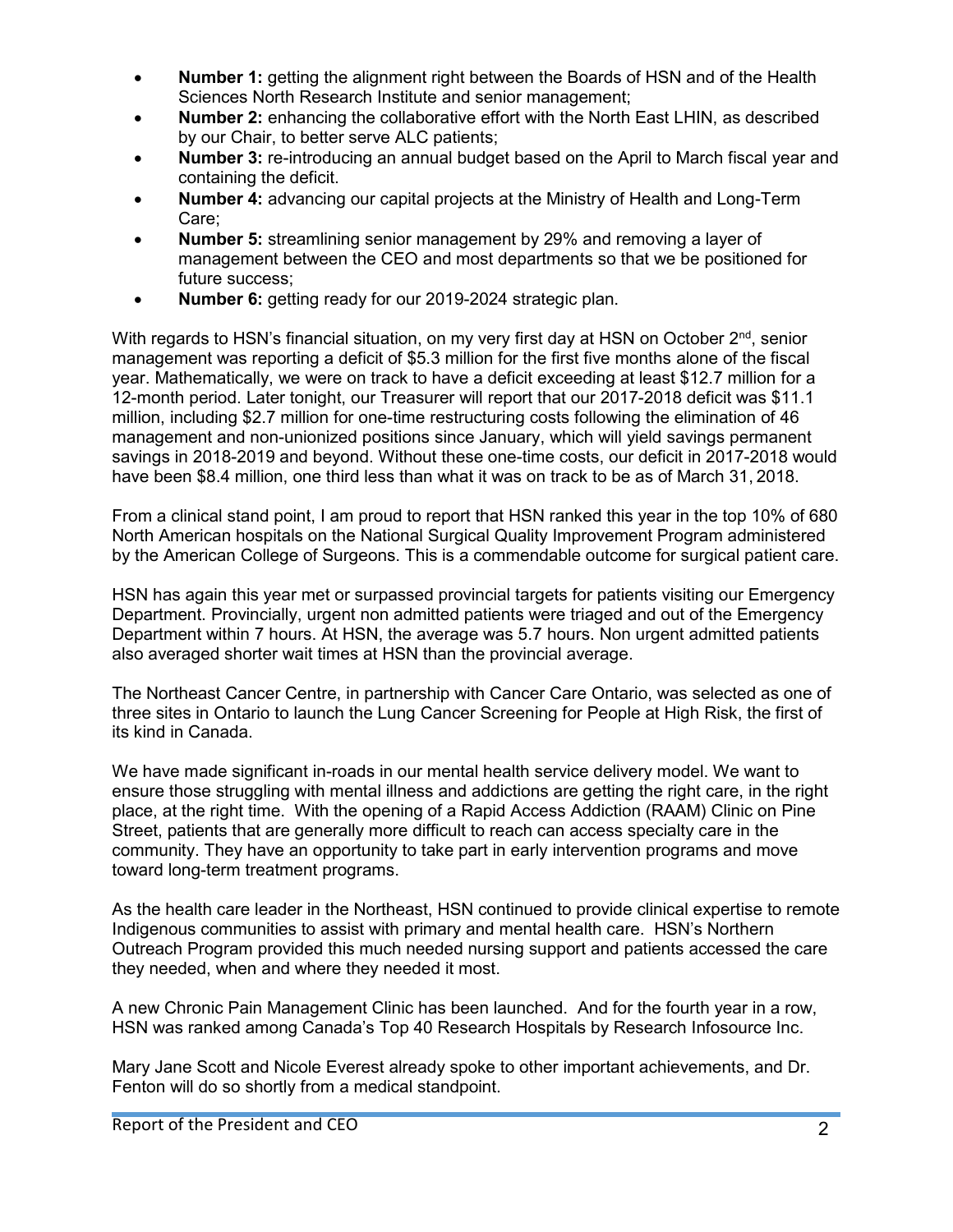## So what's ahead?

Our Chair indicated that the Board had approved seven goals for 2018-2019. Let me review them briefly.

- **1 A new strategic plan**. We need to secure approval of the HSN and HSNRI Boards of Directors by January 2019 of a 2019-2024 Strategic Plan compliant with Boardapproved parameters.
- **2 Financial Viability.** We need to contain the annual deficit at HSN in 2018-2019 to 1% of the total budget.
- **3 Accreditation**. We need to be ready for the June 2019 surveyors' visit by Accreditation Canada. This includes meeting governance and risk management standards.
- **4 Quality**. We need to achieve the three targets set in the 2018-2019 Quality Improvement Plan (QIP) approved by the Board.

Those three targets are:

- Containing the total number of Alternative Level of Care (ALC) patients below 75;
- Ensuring an immediate response within an hour by our Critical Events Resource Team for 80% of critical workplace violence incidents;
- By the fourth quarter, ensuring that 50% of admitted patients have medication reconciliation completed on admission.
- **5 Digital Health**. We will present to the HSN Board by March 2019 a plan to implement an Electronic Medical Record that improves patient care and is aligned with regional and provincial partners' health care information systems.
- **6 Teaching and Research Partnerships**. We will provide evidence to the HSN and HSNRI Boards of Directors by March 2019 of tangible improvements in the teaching and research collaborations between HSN, HSNRI, Laurentian University, the Northern Ontario School of Medicine, the Thunder Bay Regional Health Sciences Centre and the Thunder Bay Regional Health Research Institute, including broader engagement of medical staff and Indigenous scholars in those collaborations.
- **7 Capital.** We will present to the Board by May 2019 an updated Master Plan to address HSN's future capital needs in Greater Sudbury, including requirements for the Stage 1 submission for the expansion of the Ramsey Lake Health Centre to accommodate eventual new programs and services for NEO Kids. We will also ensure that the Learners' Centre and PET-CT capital projects remain on time and on budget.

I have had the opportunity and honour to get to know the leadership team since my arrival last Fall. One of these valued members will be retiring on August 31<sup>st</sup> after a very distinguished 35 years in healthcare.

Our Senior Vice President and Chief Operating Officer, Joe Pilon, has been an integral part of HSN's growth and his experience and knowledge have been important to me over the past year.

I want to thank you Joe for your 14 years of exceptional service at HSN and for the open and compassionate leadership you have demonstrated. We wish you well in retirement.